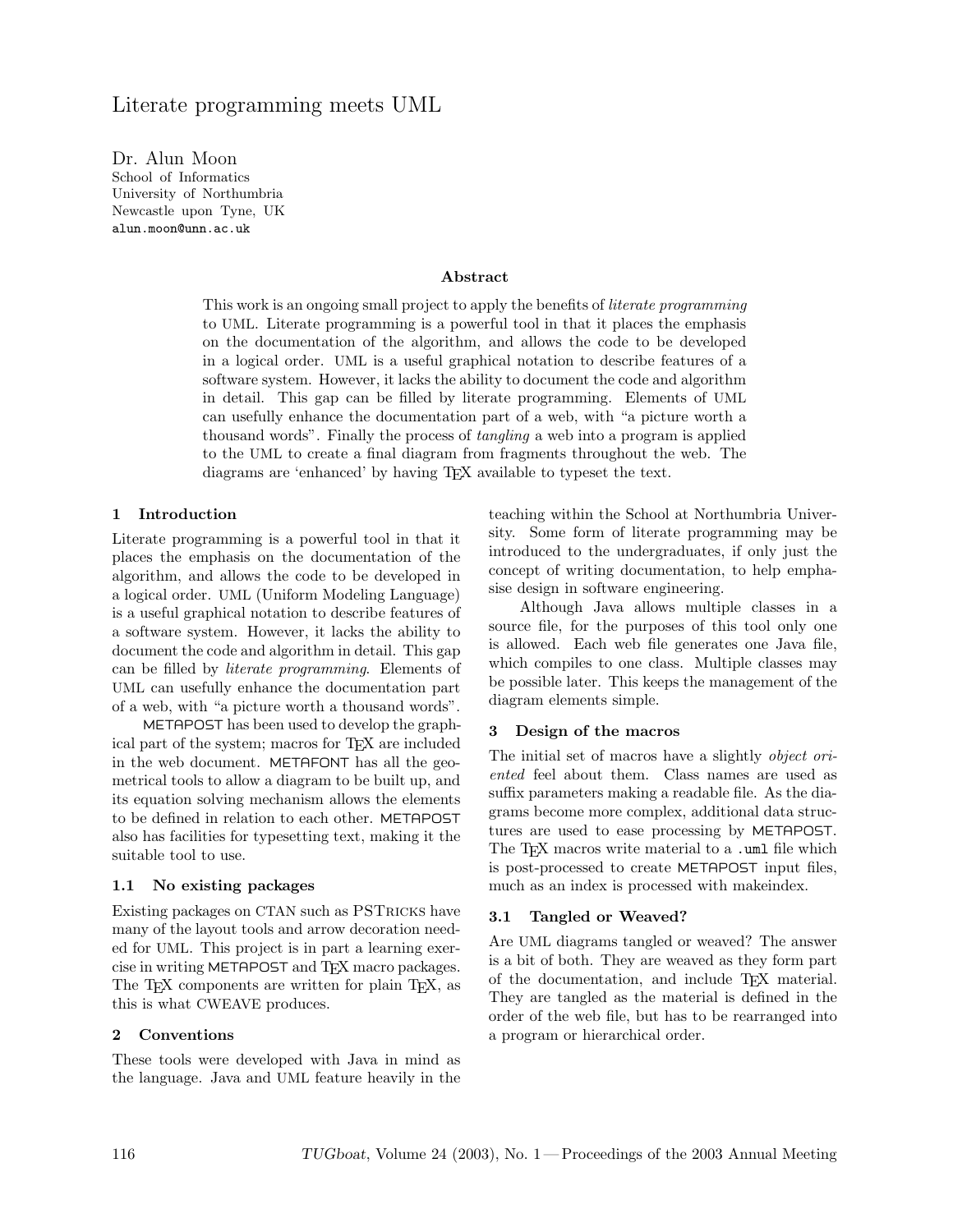```
\def\private{$-$} \def\public{$+$}
\def\package{$\phantom{+}$}
\def\protected{$\sim$}
\def\classformatproperties#1{%
   \vbox{\halign{##\hfil\cr #1 }}}
% List macros after Knuth in
% The TeXbook, page 378
\def\leftlist#1{%
    \def\\##1{\relax##1\cr}%
    \vbox{\halign{##\hfil\cr#1}}}
\def\classformatlist#1{\leftlist#1}
```
Figure 1: TEX macros for class diagram contents.

#### 4 Class diagrams

The T<sub>F</sub>X and METAPOST macros are shown in figures 1 and 2.

The METAPOST class is built up as a picture. The class macro takes three arguments: pictures for the title, attributes and operations of the class. These are given as  $b$ tex... etex formatted pictures. Once all the attributes and operations are known, the class has a fixed size. The code declares three points as suffixes to the class name. The pair reg is a registration point, used to position the class when finally drawing it. The two pairs top and bot are points to connect inheritance arrows to. The picture variable pic holds the picture of the formatted class for drawing. The points for the inheritance arrows are a fixed distance from the left edge of the class only because I prefer to align the edges of the boxes.

The T<sub>EX</sub> macros are used to format the contents of a class. There is a set of symbols for the access qualifiers, to allow for easy alignment. The attributes and operations can be formatted using the \classformatproperties macro, where the elements are separated by \cr tokens. The \classformatlist macro formats a list of elements, with the list in the form suggested by Knuth in The TEXbook (Knuth, 2000, p. 378).

### 4.1 Alignment

The attributes and operations are aligned in a \vbox using \halign. One of the macros above must be used. The TEX macros writing the .uml file write out fragments of METAPOST. If the \halign macro was used then the # symbol in the template is expanded by \write to ##.

```
vardef class@#(expr title)(expr attributes)
   (expr operations) :=
 save x, y;
scantokens("pair " & str @# & " top");
scantokens("pair " & str @# & " bot");
scantokens("pair " & str @# & " reg");
scantokens("picture " & str @# & " pic");
@#pic := nullpicture;
@#reg + right scaled 1cm = @#top;
@#top-z0 = @#bot-z6;pen ln; ln = pensquare scaled 1pt;
z0 = origin;x1-x0 = x3-x2 = x5-x4 = x7-x6= max(width title, width attributes,
         width operations, 2cm) + 1pc;
x0 = x2 = x4 = x6;y0-y1 = y2-y3 = y4-y5 = y6-y7 = 0;y0-y2 = 1.5pc + height title;y2-y4 = 1pc + height attributes;
y4-y6 = 1pc + height operations;
 addto @#pic doublepath z0--z1--z7--z6--cycle
 withpen ln;
 addto @#pic doublepath z2--z3 withpen ln;
 addto @#pic doublepath z4--z5 withpen ln;
 addto @#pic also title shifted (z2+(.5pc,.75pc));
 addto @#pic also attributes shifted
  (z4+(.5pc,.5pc)-llcorner attributes);
 addto @#pic also operations shifted
  (z6+(.5pc,.5pc)-llcorner operations);
enddef;
```
Figure 2: METAPOST code for a class.

### 4.2 Example

An example class diagram is shown in figure 3, and the code that generated it in figure 4.

#### 5 Sequence diagrams

The sequence diagram has been developed in a simple human-friendly form, and a complex machine form. The simple form allows simple sequence diagrams to be drawn. There is a limitation: only one method per class can be drawn.

Unlike class diagrams where classes can be laid out on a grid, elements of sequence diagrams affect not only the position but also the size of other elements. For this reason the points that form an element must be declared before it can take part in the diagram. Sequence diagrams have three main sections in the code: declaration, creation and drawing.

#### 6 Modifying CWEB

The original plan was to modify CWEB to work with Java and UML. This has not been pursued as the author has learned much more about CWEB. The modifications if any are likely to be minor, and there may be a better route using TEX macros or other tools, for instance: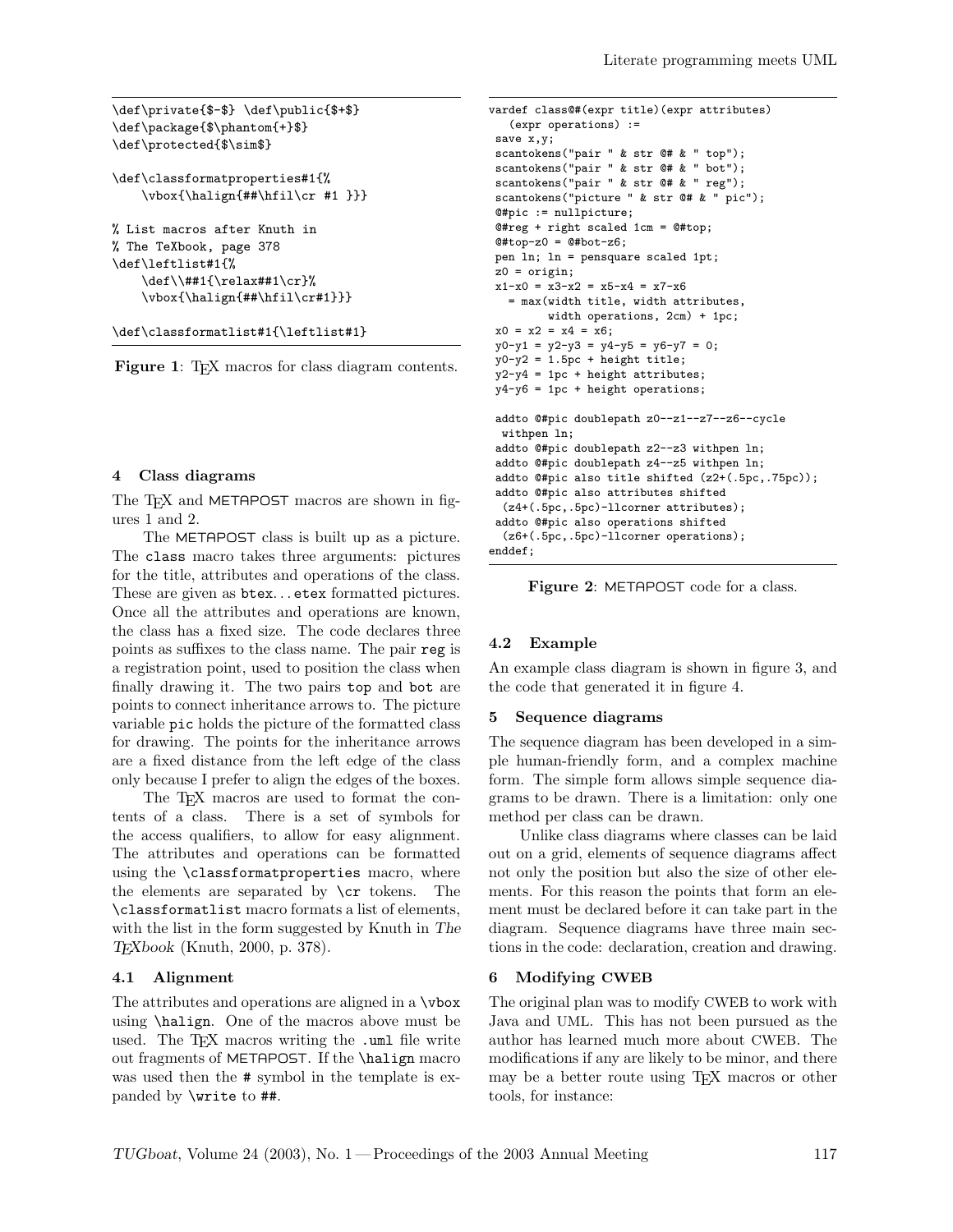

Figure 3: Sample class diagram.

- CWEB produces  $C_{++}$ , which is close enough to Java. A web file using the @s mechanism to modify the syntax to Java is given in appendix A.
- UML creation can be done largely through TFX macros via an intermediate .uml file, just as indexes are produced to be read as a set of macros, after sorting and cross-referencing.
- By choosing good macro names and calling conventions, a language such as Perl can be very useful, especially if helpful data is put into comments in the web source and intermediate files.
- A simple sed script (sed -e 's/^#/\/\//') converts the # line pragmas into line comments. (Can anyone come up with a version of javac that can make use of the # line pragmas?)

# 7 Web UML meta-tools

The web meta-tools for UML are currently in a primitive state. Most of the effort is currently on getting a good set of T<sub>F</sub>X macros. The METAPOST data structures are undergoing a major revision which fundamentally changes the internals of the tools. Two tools are needed to do the tangling:

- class builder to collect attribute and operation lines and write the TEX/METAPOST class macro.
- sequencer to arrange the sequences, write all the sections, declarations, creation, and drawing.

# 8 Data structures and macros

The data structures and macro calling conventions are undergoing a major revision. The macros presented here work well, but have a limiting simplicity, especially the sequence diagram, which has the following limitations:

```
beginfig(0)
class.pnm(btex \bf PNM etex)
 (btex \classformatlist{
   \\{\public PBM:String}
   \\{\public PGM:String}
   \\{\public PPM:String}
   \\{\protected width:integer}
   \\{\protected height:integer}} etex);
 (btex \classformatlist{
   \\{\public getWidth():integer}
   \\{\public setWidth(w:integer)}
   \\{\public getHeight():integer}
   \\{\public setHeight(h:integer)}} etex);
 class.pbm(btex \bf PBM etex)(btex ~ etex)
   (btex ~ etex);
 class.pgm(btex \bf PGM etex) (btex \classformatlist{
  \\{\private maxgrey:integer}} etex)
  (btex \classformatlist{
   \\{getMax():integer}
   \\{setMax(m:integer):void}} etex);
 class.ppm(btex \bf PPM etex) (btex \classformatlist{
  \\{\private maxrgb:integer}} etex)
  (btex \classformatlist{
  \\{\public getMaxRGB():integer}
  \\{\public setMaxRGB(max:integer):void}} etex);
 pnm.reg = origin;
 pnm.bot - pbm.top = (0,1in);ppm.reg - pgm.reg = pgm.reg - pbm.reg = (2in,0);forsuffixes $=pnm,pbm,pgm,ppm: drawclass$ ; endfor;
draw pbm.top connect pnm.bot ;
 draw pgm.top connect pnm.bot;
draw ppm.top connect pnm.bot;
endfig;
```
Figure 4: METAPOST code for a class diagram.

- only one call per sequence element can be made;
- each sequence element can be called by only one other.

This is due to the use of suffix names for the elements.

# 8.1 Revised structure

In the revised structure a sequence block would be referred to as, for instance,  $l_2s_3$ , meaning the third sequence block down in the second swim-lane. This makes for nearly unreadable METAPOST code for a complex diagram, but does allow complex diagrams to be built by the meta-tools. Losing the name to refer to an element allows no restrictions on the number of calls to an operation.